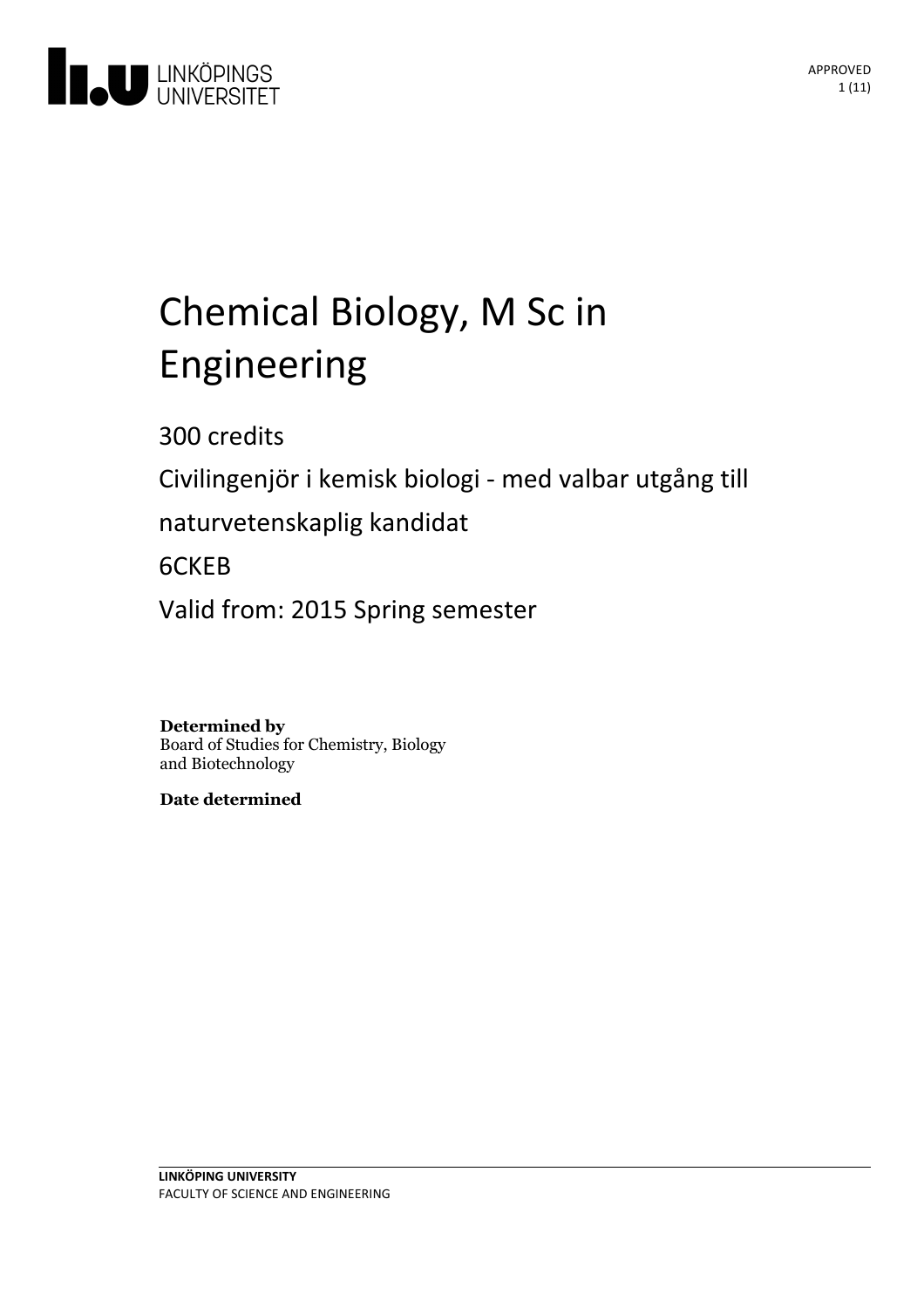# Entry requirements

# Degree in Swedish

Civilingenjör 300 hp och Teknologie master 120 hp alt. Naturvetenskaplig kandidat, 180 hp

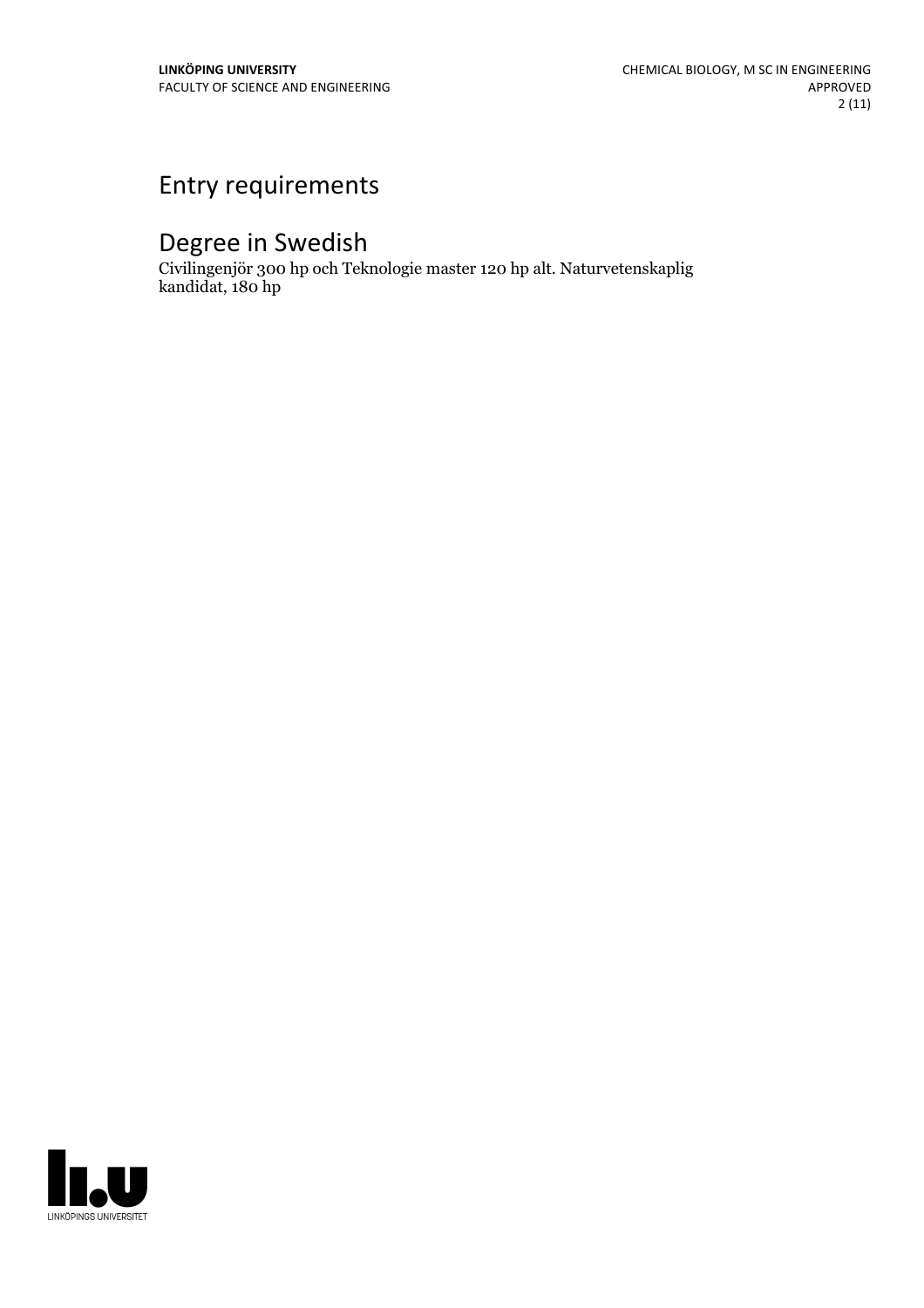# **Curriculum**

## **Semester 4 (Spring 2017)**

| Course<br>code | Course name                 | <b>Credits</b> | Level            | Timetable<br>module | <b>ECV</b> |
|----------------|-----------------------------|----------------|------------------|---------------------|------------|
| Period 1       |                             |                |                  |                     |            |
| TATA83         | Calculus, several variables | 6              | G1X              | 1                   | C          |
| TFKE43         | Spectroscopy and Kinetics   | 6              | G1X              | 3                   | C          |
| TFYY55         | <b>Physics</b>              | $6*$           | G2X              | 2                   | C          |
| Period 2       |                             |                |                  |                     |            |
| NBIC52         | <b>Molecular Genetics</b>   | 6              | G2X              | 2                   | C          |
| TFKE36         | <b>Biochemistry 2</b>       | 6              | G2X              | 1/4                 | C          |
| TFYY55         | <b>Physics</b>              | $6*$           | G2X              | 3                   | C          |
| TPTE06         | <b>Industrial Placement</b> | 6              | G <sub>1</sub> X |                     | E          |

# **Semester 5 (Autumn 2017)**

| Course<br>code | Course name                             | <b>Credits</b> | Level            | <b>Timetable</b><br>module | <b>ECV</b> |
|----------------|-----------------------------------------|----------------|------------------|----------------------------|------------|
| Period 1       |                                         |                |                  |                            |            |
| TFKE37         | <b>Biological Measurements</b>          | 6              | G2X              | Ē,                         |            |
| TFKE38         | Gene Technology                         | 3              | G <sub>2</sub> X | ٠                          |            |
| TFKE39         | <b>Project Course; Chemical Biology</b> | 6              | G2X              | $\overline{\phantom{a}}$   |            |
| Period 2       |                                         |                |                  |                            |            |
| TFKE17         | <b>Physical Chemistry</b>               | 6              | G1X              | 3                          | C          |
| TFTB45         | <b>Bioinformatics</b>                   | 3              | G2X              | 1                          | C          |
| TSRT03         | <b>Biological Automatic Control</b>     | 6              | G2X              | 4                          |            |

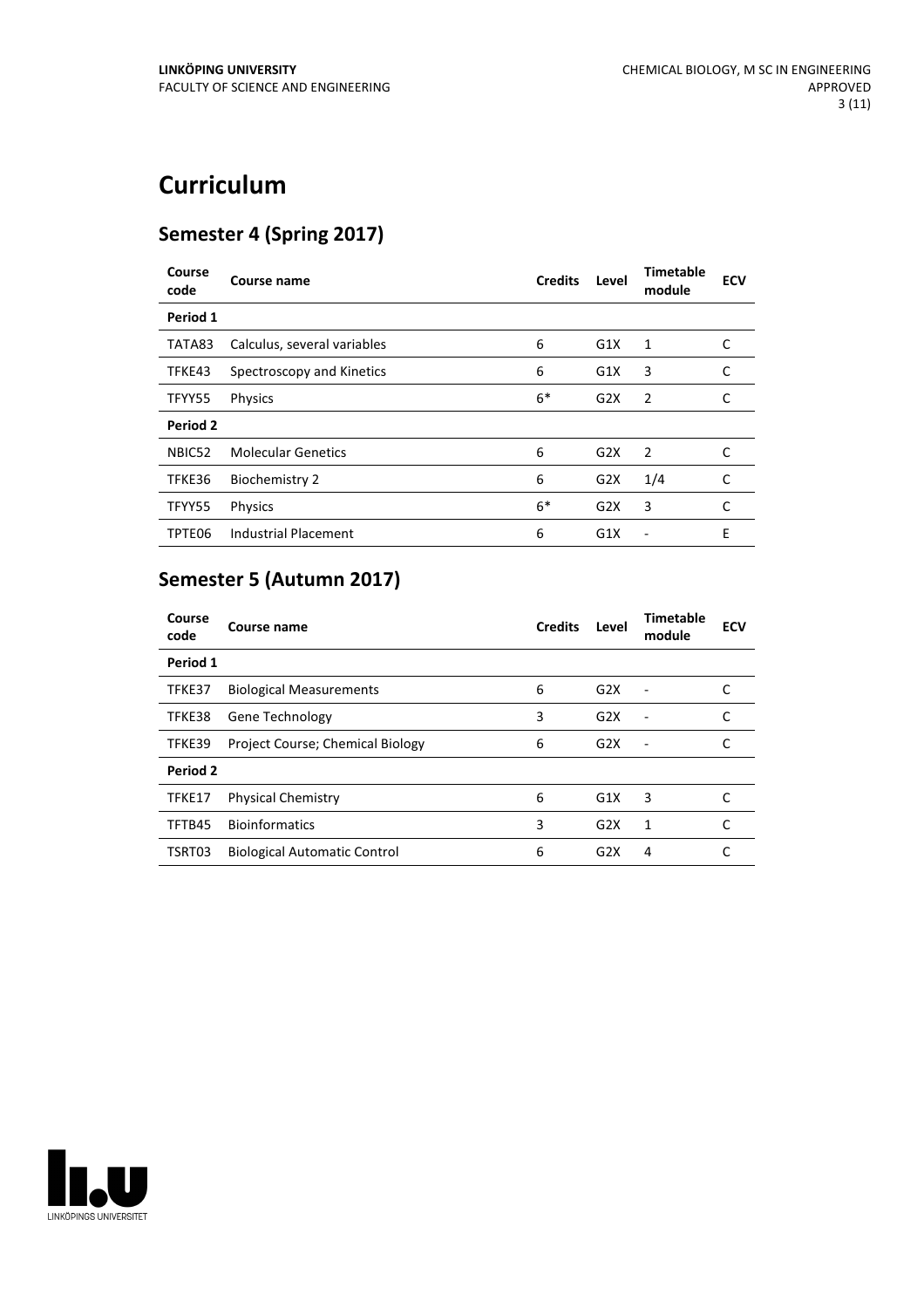## **Semester 6 (Spring 2018)**

| Course<br>code | Course name                                                            | <b>Credits</b> | Level            | Timetable<br>module | <b>ECV</b> |
|----------------|------------------------------------------------------------------------|----------------|------------------|---------------------|------------|
| Period 1       |                                                                        |                |                  |                     |            |
| TAMS28         | Mathematical Statistics, First Course                                  | 6              | G2X              | 4                   |            |
| TBMT37         | Models in System Biology                                               | 2              | G2X              | 3                   |            |
| TFKE46         | <b>Protein Chemistry</b>                                               | 6              | A1X              | 1/2                 | C          |
| TFKE55         | Protein Engineering and Project Management,<br><b>Bachelor Project</b> | $16*$          | G <sub>2</sub> X | 1/2                 |            |
| Period 2       |                                                                        |                |                  |                     |            |
| TFKE55         | Protein Engineering and Project Management,<br><b>Bachelor Project</b> | $16*$          | G2X              | 1/2/3/4             | C          |

# **Semester 7 (Autumn 2018)**

*Specialisation: Industrial Biotechnology and Production*

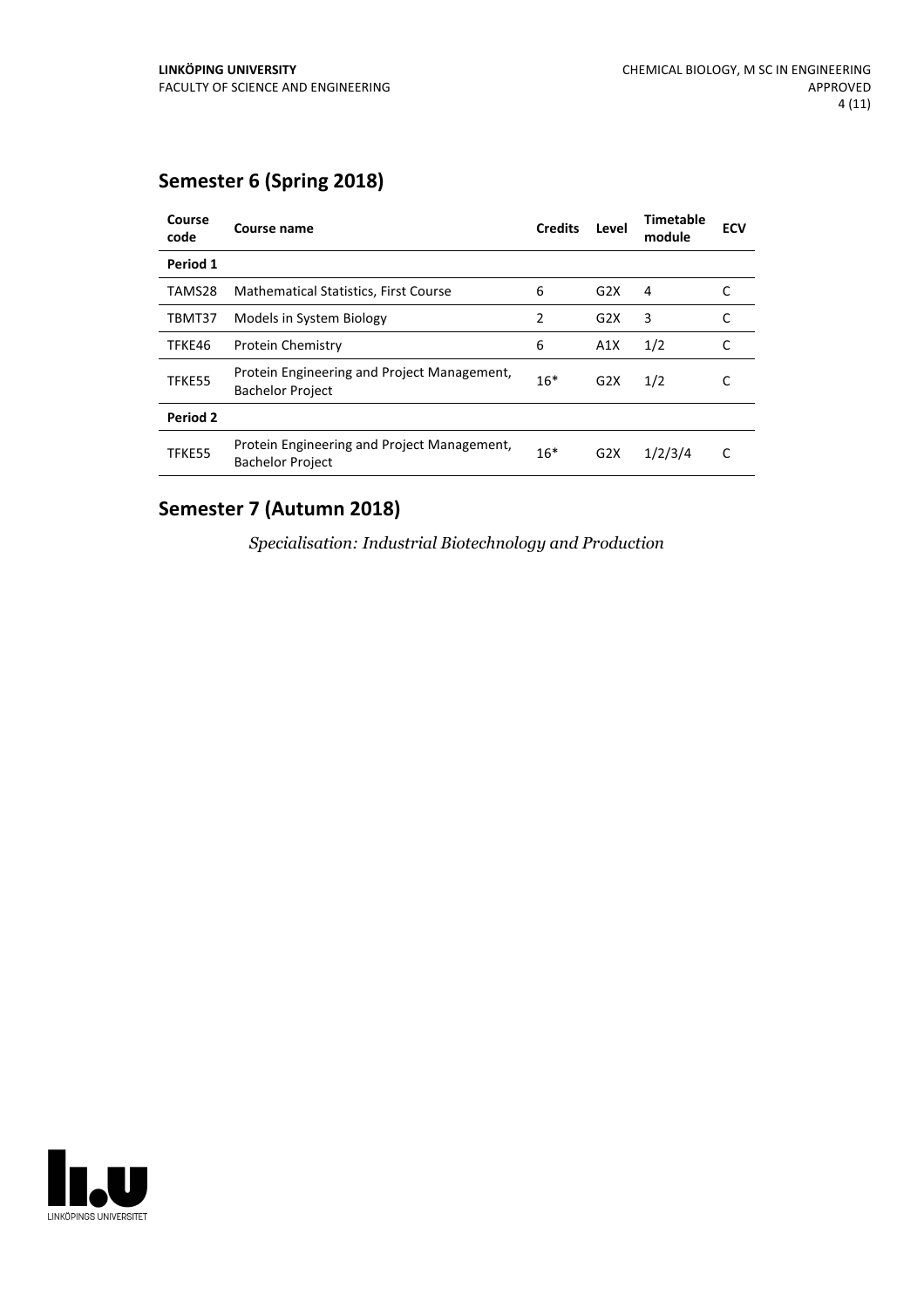| Course<br>code  | Course name                                   | <b>Credits</b> | Level | <b>Timetable</b><br>module | <b>ECV</b> |
|-----------------|-----------------------------------------------|----------------|-------|----------------------------|------------|
| Period 1        |                                               |                |       |                            |            |
| TANA21          | <b>Scientific Computing</b>                   | 6              | G1X   | 3                          | C/E        |
| TAOP88          | <b>Engineering Optimization</b>               | 6              | G2X   | 1                          | C/E        |
| TATM38          | Mathematical Models in Biology                | 6              | A1X   | 3                          | C/E        |
| TEAE01          | Industrial Economics, Basic Course            | 6              | G1X   | 2                          | E          |
| TGTU91          | Oral and Written Communication                | 6              | G1X   | $\overline{2}$             | E          |
| THEN18          | English                                       | $6*$           | G1X   | 4                          | E          |
| THFR05          | <b>Communicative French</b>                   | $6*$           | G1X   | $\overline{4}$             | E          |
| THSP05          | Spanish                                       | $6*$           | G1X   | 4                          | E          |
| THTY05          | German                                        | $6*$           | G1X   | 4                          | E          |
| TKMJ31          | <b>Biofuels for Transportation</b>            | 6              | A1X   | 1                          | E          |
| TVCB12          | Genome Analysis                               | 6              | A1X   | 4                          | E          |
| TVMB17          | Immunobiology and Immunological<br>Techniques | 6              | G2X   | 1/2                        | E          |
| <b>Period 2</b> |                                               |                |       |                            |            |
| TAMS38          | <b>Experimental Design and Biostatistics</b>  | 6              | A1X   | 3                          | C          |
| TFYA32          | Industrial Biotechnology                      | 6              | A1X   | $\mathbf{1}$               | C          |
| TFKE30          | <b>Analytical Chemistry</b>                   | 6              | G1X   | 4                          | E          |
| THEN18          | English                                       | $6*$           | G1X   | 4                          | E          |
| THFR05          | <b>Communicative French</b>                   | $6*$           | G1X   | 4                          | E          |
| THSP05          | Spanish                                       | $6*$           | G1X   | 4                          | E          |
| THTY05          | German                                        | $6*$           | G1X   | 4                          | E          |
| TKMJ24          | <b>Environmental Engineering</b>              | 6              | G1X   | 3                          | E          |
| TMMS07          | <b>Biomechanics</b>                           | 6              | A1X   | 4                          | E          |
|                 |                                               |                |       |                            |            |

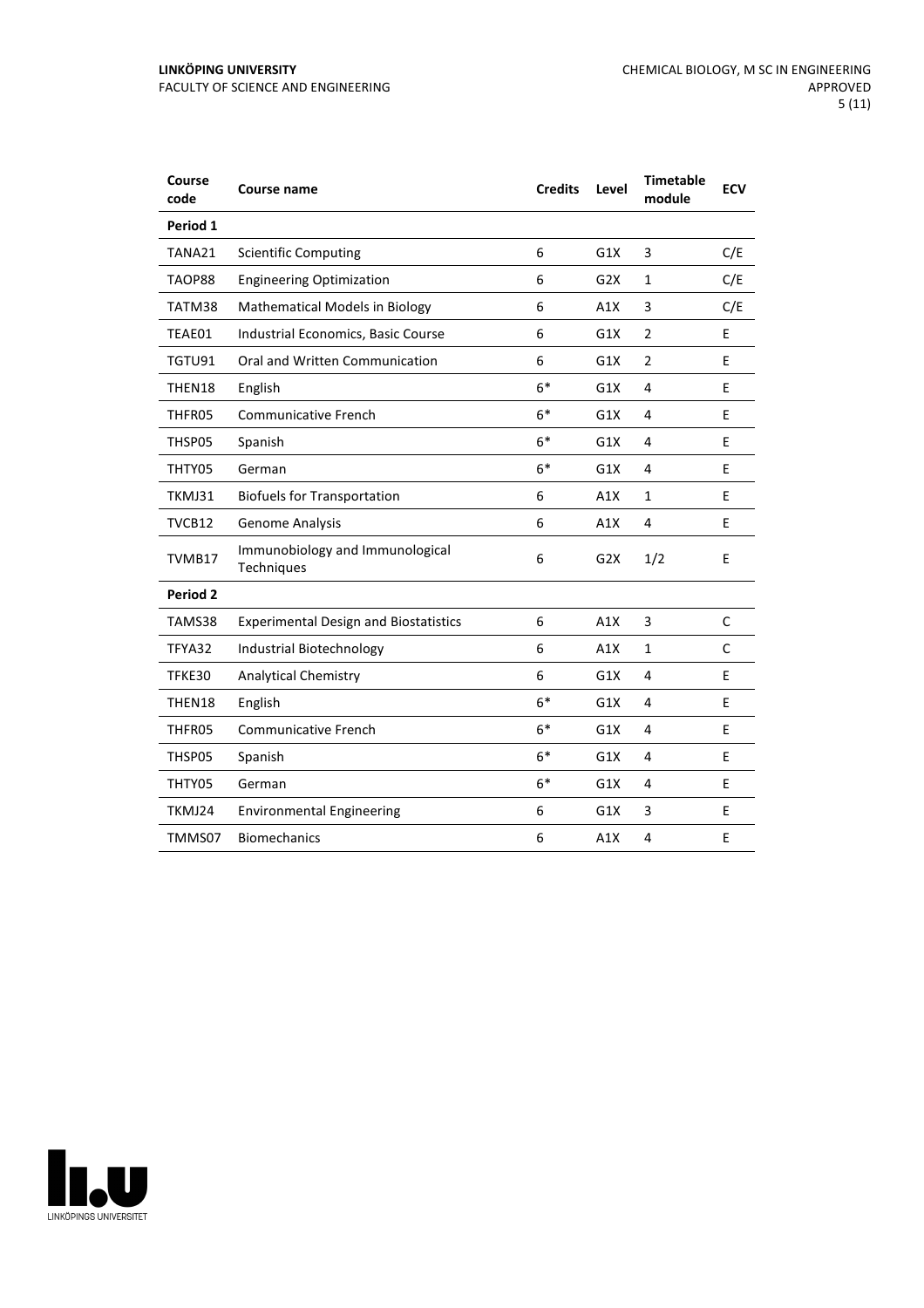| Course<br>code      | <b>Course name</b>                           | <b>Credits</b> | Level | <b>Timetable</b><br>module | <b>ECV</b>   |
|---------------------|----------------------------------------------|----------------|-------|----------------------------|--------------|
| Period 1            |                                              |                |       |                            |              |
| TFKE57              | Proteomics                                   | 6              | A1X   | 3                          | $\mathsf{C}$ |
| TANA21              | <b>Scientific Computing</b>                  | 6              | G1X   | 3                          | C/E          |
| TAOP88              | <b>Engineering Optimization</b>              | 6              | G2X   | $\mathbf{1}$               | C/E          |
| TEAE01              | Industrial Economics, Basic Course           | 6              | G1X   | $\overline{2}$             | C/E          |
| TFKE33              | Life Scientific Research Review              | $6*$           | A1X   | 4                          | E            |
| TGTU91              | Oral and Written Communication               | 6              | G1X   | $\overline{2}$             | E            |
| THEN18              | English                                      | $6*$           | G1X   | 4                          | E            |
| THFR05              | <b>Communicative French</b>                  | $6*$           | G1X   | 4                          | E            |
| THSP05              | Spanish                                      | $6*$           | G1X   | 4                          | E            |
| THTY05              | German                                       | $6*$           | G1X   | 4                          | E            |
| TVMB17              | Immunobiology and Immunological Techniques   | 6              | G2X   | 1/2                        | E            |
| Period <sub>2</sub> |                                              |                |       |                            |              |
| TAMS38              | <b>Experimental Design and Biostatistics</b> | 6              | A1X   | 3                          | C            |
| TFKE35              | <b>Biostructural Technologies</b>            | 6              | A1X   | $\overline{2}$             | C            |
| TFKE33              | Life Scientific Research Review              | $6*$           | A1X   | 4                          | E            |
| TFKE48              | <b>Biomolecular Disease Processes</b>        | 6              | A1X   | $\mathbf{1}$               | E            |
| TFYA32              | Industrial Biotechnology                     | 6              | A1X   | $\mathbf{1}$               | E            |
| TGTU49              | <b>History of Technology</b>                 | 6              | G1X   | 3                          | E            |
| THEN18              | English                                      | $6*$           | G1X   | 4                          | E            |
| THFR05              | <b>Communicative French</b>                  | $6*$           | G1X   | 4                          | E            |
| THSP05              | Spanish                                      | $6*$           | G1X   | 4                          | E            |
| THTY05              | German                                       | $6*$           | G1X   | 4                          | E            |
|                     |                                              |                |       |                            |              |

#### *Specialisation: Protein Science and Technology*

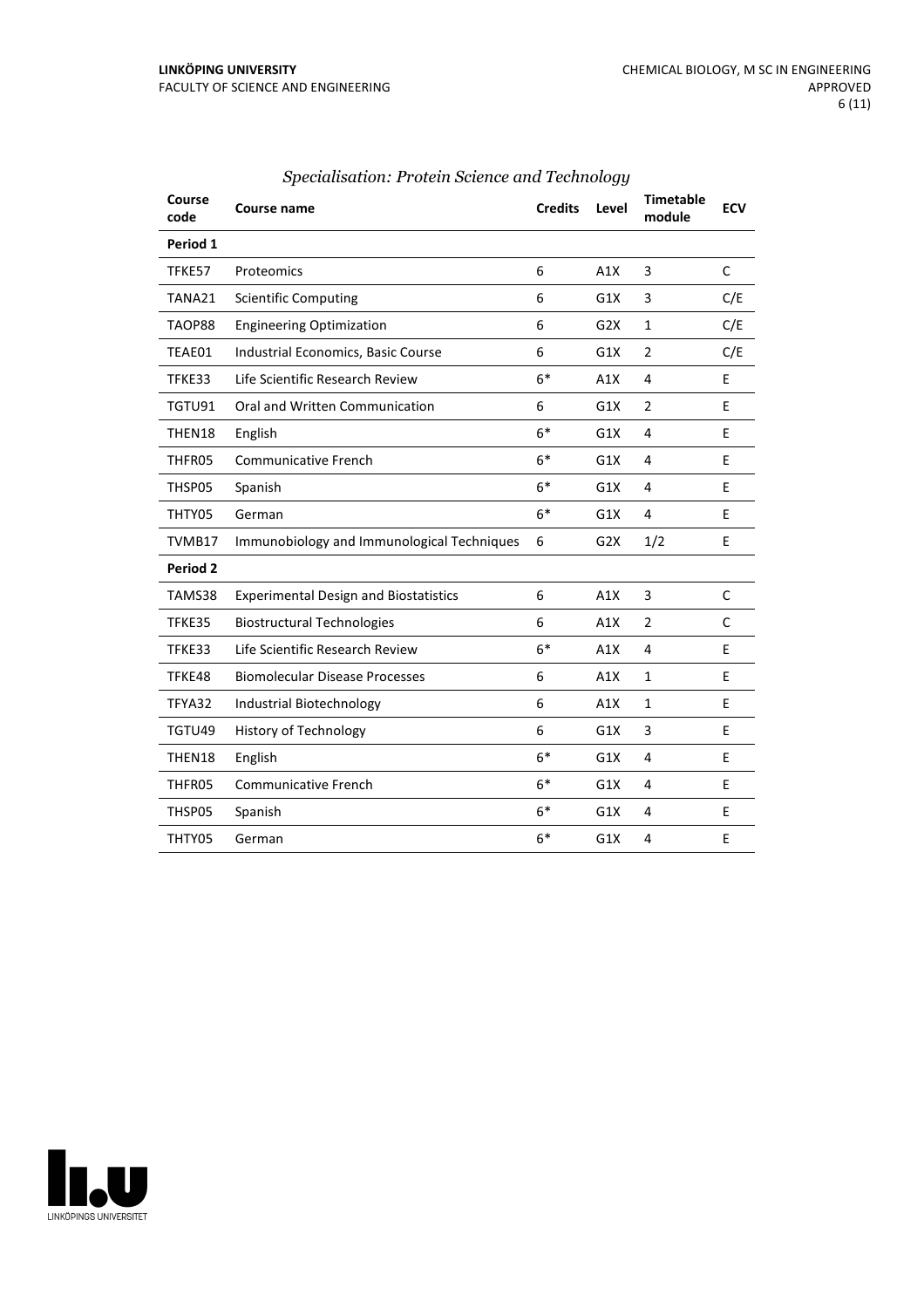## **Semester 8 (Spring 2019)**

| Course<br>code      | <b>Course name</b>                                                       | <b>Credits</b> | Level | Timetable<br>module | <b>ECV</b>   |
|---------------------|--------------------------------------------------------------------------|----------------|-------|---------------------|--------------|
| Period 1            |                                                                          |                |       |                     |              |
| TFTB32              | Design of Biotechnical Process and Production<br>Systems, Project Course | $6*$           | A1X   | 1                   | C            |
| TMMT03              | <b>Biotechnical Production Systems</b>                                   | 6              | A1X   | 3                   | C            |
| TMQU46              | <b>Quality Management</b>                                                | 6              | G2X   | 4                   | C            |
| <b>TBMI26</b>       | Neural Networks and Learning Systems                                     | 6              | A1X   | 2                   | E            |
| TFYA85              | Alternative Energy Sources and their<br>Applications                     | 6              | G2X   | 4                   | E            |
| TGTU01              | <b>Technology and Ethics</b>                                             | 6              | G1X   | 1                   | E            |
| TSRT07              | Industrial Control Systems                                               | 6              | A1X   | 2                   | Ε            |
| Period <sub>2</sub> |                                                                          |                |       |                     |              |
| NKED <sub>20</sub>  | Drug Discovery and Pharmaceutical<br>Development                         | 6              | A1X   | 2                   | C            |
| TFTB32              | Design of Biotechnical Process and Production<br>Systems, Project Course | $6*$           | A1X   | $\mathbf{1}$        | $\mathsf{C}$ |
| TFTB39              | <b>Biotechnology Manufacturing</b>                                       | 6              | A1X   | 3/4                 | C            |
| NKED82              | Biomolecular Design                                                      | 6              | A1X   | 1                   | F            |

| Specialisation: Industrial Biotechnology and Production |  |
|---------------------------------------------------------|--|
|                                                         |  |

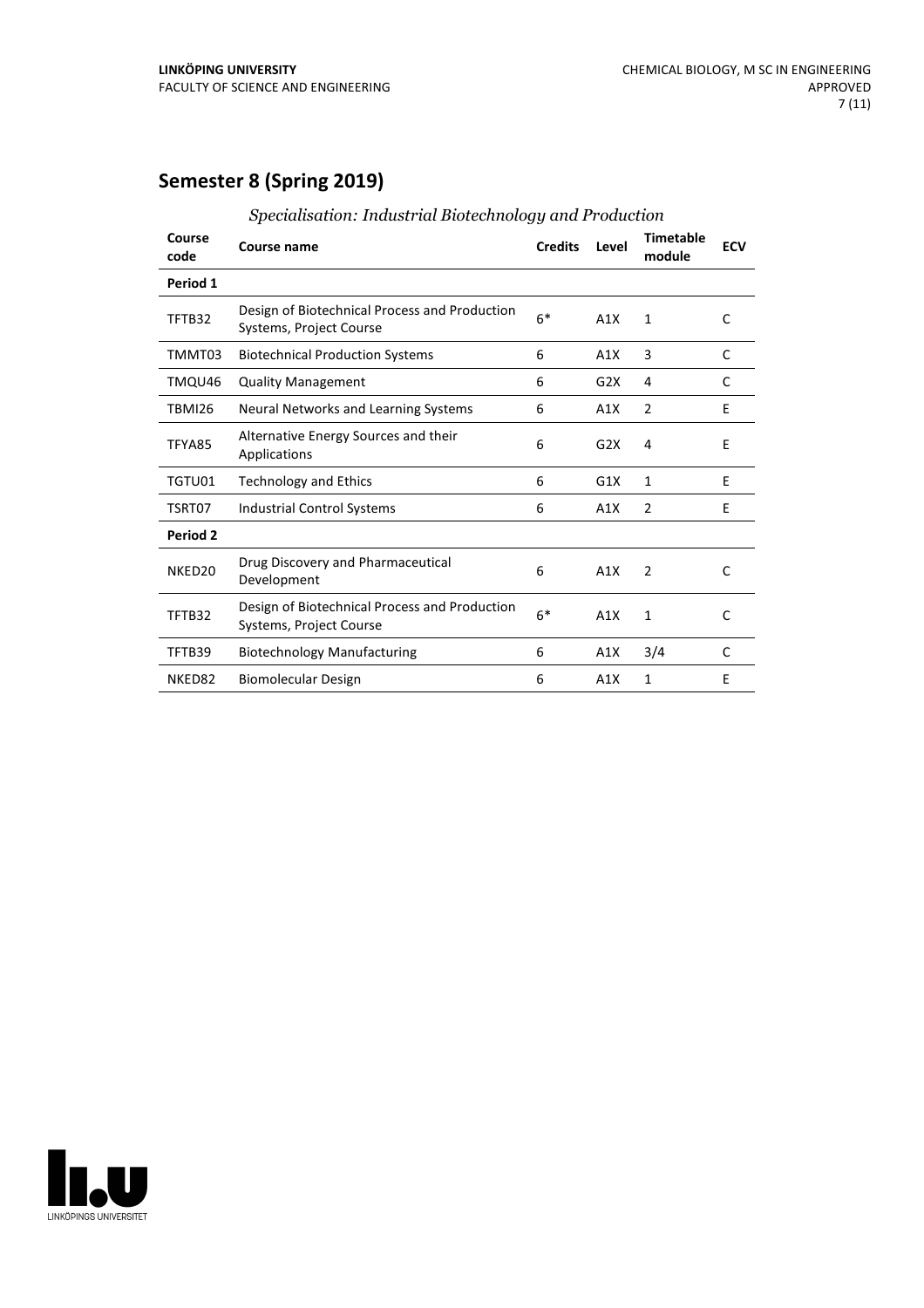| Course<br>code     | Course name                                           | <b>Credits</b> | Level | <b>Timetable</b><br>module | <b>ECV</b> |
|--------------------|-------------------------------------------------------|----------------|-------|----------------------------|------------|
| Period 1           |                                                       |                |       |                            |            |
| TFKE58             | <b>Applied Structural Biology</b>                     | $6*$           | A1X   | 3                          | C          |
| TFTB34             | <b>Biosensor Technology</b>                           | 6              | A1X   | 2                          | C          |
| TMQU46             | <b>Quality Management</b>                             | 6              | G2X   | 4                          | C/E        |
| NBID64             | Molecular Physiology and Cell Signaling<br>Mechanisms | 6              | A1X   | $\overline{2}$             | E          |
| <b>TBMI26</b>      | Neural Networks and Learning Systems                  | 6              | A1X   | $\overline{2}$             | E          |
| TFTB35             | Surface Science                                       | 6              | A1X   | $\mathbf{1}$               | E          |
| TFYA85             | Alternative Energy Sources and their<br>Applications  | 6              | G2X   | 4                          | E          |
| TGTU01             | <b>Technology and Ethics</b>                          | 6              | G1X   | $\mathbf{1}$               | E          |
| TSRT07             | <b>Industrial Control Systems</b>                     | 6              | A1X   | $\overline{2}$             | E          |
| Period 2           |                                                       |                |       |                            |            |
| TFKE58             | <b>Applied Structural Biology</b>                     | $6*$           | A1X   | 4                          | C          |
| TFKE61             | Industrial Enzyme Technology                          | 6              | A1X   | 3                          | C          |
| NKED <sub>20</sub> | Drug Discovery and Pharmaceutical<br>Development      | 6              | A1X   | $\overline{2}$             | C/E        |
| NKED82             | <b>Biomolecular Design</b>                            | 6              | A1X   | $\mathbf{1}$               | C/E        |
| TGTU83             | Philosophy of Science                                 | 6              | G1X   | 4                          | E          |

#### *Specialisation: Protein Science and Technology*

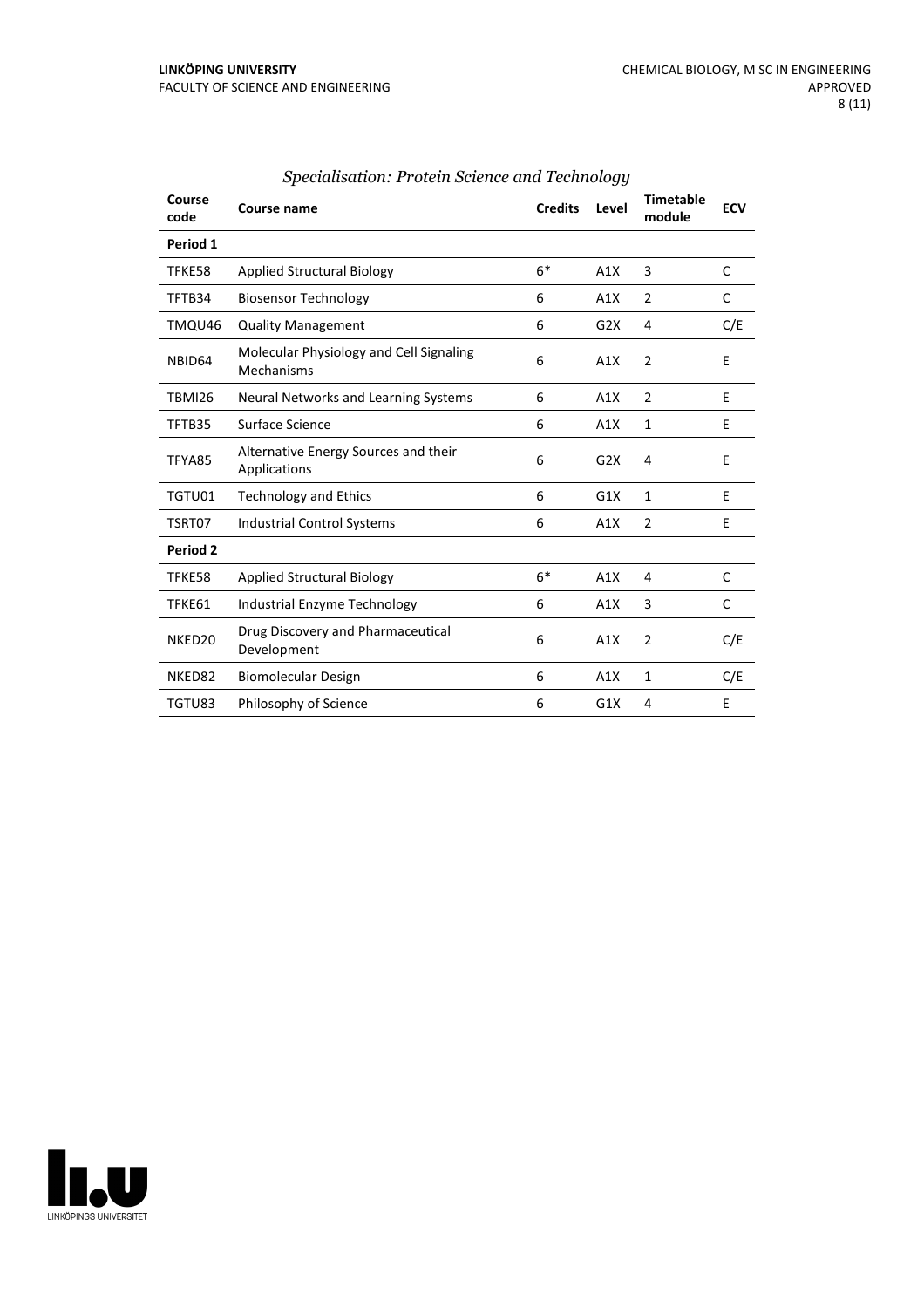## **Semester 9 (Autumn 2019)**

| Course<br>code  | <b>Course name</b>                               | <b>Credits</b> | Level | <b>Timetable</b><br>module | <b>ECV</b> |
|-----------------|--------------------------------------------------|----------------|-------|----------------------------|------------|
| Period 1        |                                                  |                |       |                            |            |
| TEIO94          | Entrepreneurship and Idea Development            | $6*$           | G2X   | 3                          | C          |
| TDDC76          | Programming and Data Structures                  | $8*$           | G2X   | $\overline{2}$             | F          |
| <b>TEIO90</b>   | <b>Innovation Management</b>                     | 6              | A1X   | 2                          | E          |
| TFTB46          | <b>Advanced Bioinformatics</b>                   | 6              | A1X   | $\overline{2}$             | E          |
| TFYA47          | Surfaces and Interfaces                          | 6              | A1X   | $\overline{2}$             | E          |
| TRTE18          | The Biogas Process                               | 6              | A1X   | 1                          | E          |
| TSRT62          | Modelling and Simulation                         | 6              | A1X   | 3                          | E          |
| TVMB26          | Molecular Virology                               | 6              | A1X   | 1                          | E          |
| <b>Period 2</b> |                                                  |                |       |                            |            |
| TEIO94          | Entrepreneurship and Idea Development            | $6*$           | G2X   | 4                          | C          |
| TAOP61          | <b>Optimization of Realistic Complex Systems</b> | 6              | A1X   | 3                          | E          |
| TDDC76          | Programming and Data Structures                  | $8*$           | G2X   | 2                          | E          |
| TGTU04          | Leadership                                       | 6              | G2X   | $\overline{2}$             | E          |
| TGTU49          | <b>History of Technology</b>                     | 6              | G1X   | 3                          | E          |
| TMQU12          | Lean Production                                  | 6              | A1X   | 2                          | E          |
| TVCB13          | Stem Cell Engineering                            | 6              | A1X   | 3                          | E          |

#### *Specialisation: Industrial Biotechnology and Production*

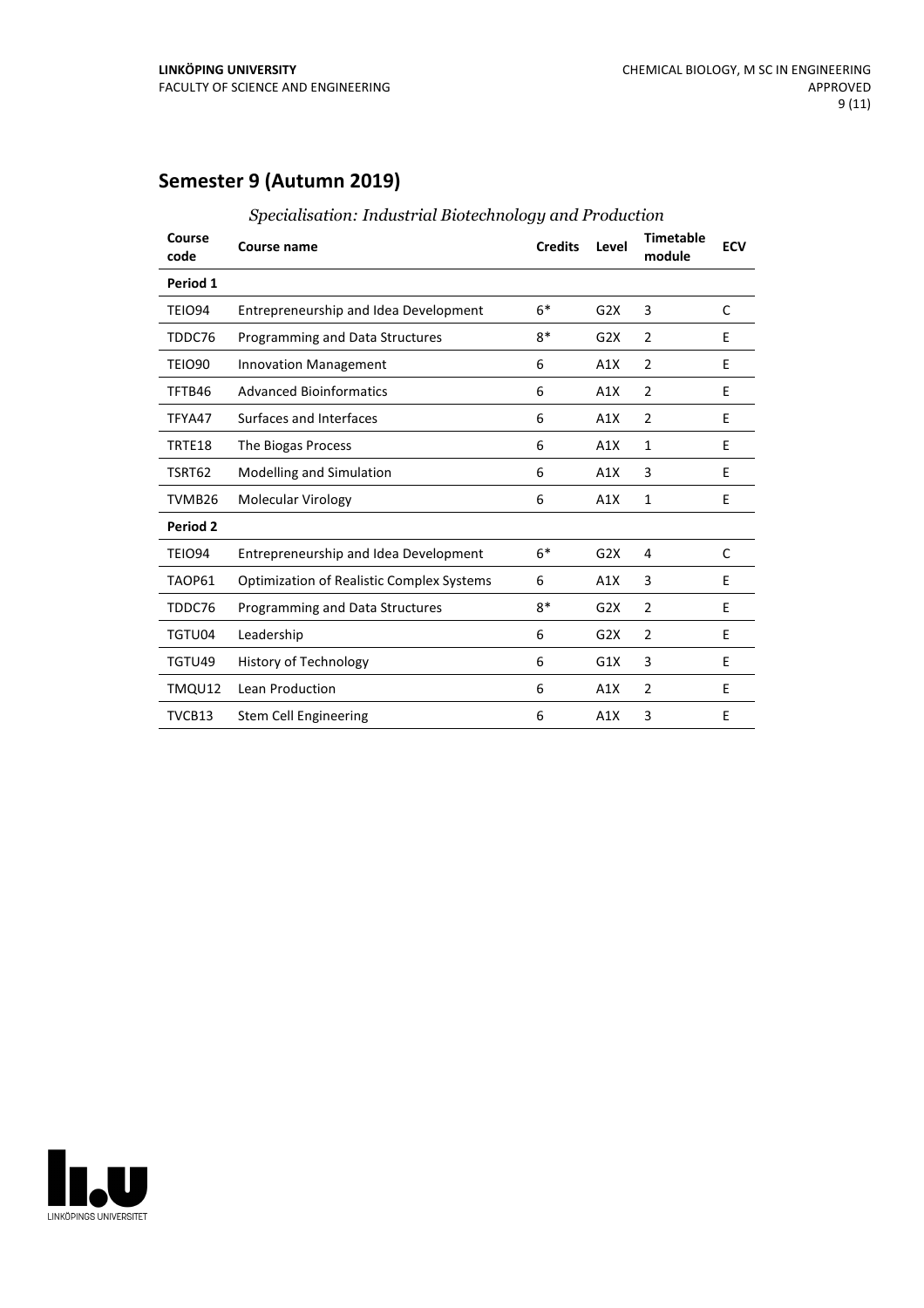| Course<br>code | <b>Course name</b>                               | <b>Credits</b> | Level            | <b>Timetable</b><br>module | <b>ECV</b> |
|----------------|--------------------------------------------------|----------------|------------------|----------------------------|------------|
| Period 1       |                                                  |                |                  |                            |            |
| TEIO94         | Entrepreneurship and Idea Development            | $6*$           | G <sub>2</sub> X | 3                          | C          |
| TFTB46         | <b>Advanced Bioinformatics</b>                   | 6              | A1X              | $\overline{2}$             | C          |
| TATM38         | Mathematical Models in Biology                   | 6              | A1X              | 3                          | C/E        |
| TEAE01         | Industrial Economics, Basic Course               | 6              | G1X              | $\overline{2}$             | C/E        |
| TSRT62         | Modelling and Simulation                         | 6              | A1X              | 3                          | C/E        |
| TRTE18         | The Biogas Process                               | 6              | A1X              | 1                          | E          |
| TVMB26         | Molecular Virology                               | 6              | A1X              | $\mathbf{1}$               | E          |
| Period 2       |                                                  |                |                  |                            |            |
| TEIO94         | Entrepreneurship and Idea Development            | $6*$           | G2X              | 4                          | C          |
| TGTU04         | Leadership                                       | 6              | G2X              | $\overline{2}$             | C/E        |
| TAOP61         | <b>Optimization of Realistic Complex Systems</b> | 6              | A1X              | 3                          | E          |
| TFKE30         | <b>Analytical Chemistry</b>                      | 6              | G1X              | 4                          | Ε          |
| TFYA30         | Supramolecular Chemistry                         | 6              | A1X              | $\overline{2}$             | E          |
| TKMJ24         | <b>Environmental Engineering</b>                 | 6              | G1X              | 3                          | E          |
| TVCB13         | <b>Stem Cell Engineering</b>                     | 6              | A1X              | 3                          | E          |

#### *Specialisation: Protein Science and Technology*

## **Semester 10 (Spring 2020)**

#### *Specialisation: Industrial Biotechnology and Production*

| Course<br>code | Course name                      | <b>Credits</b> | Level | <b>Timetable</b><br>module | <b>ECV</b> |
|----------------|----------------------------------|----------------|-------|----------------------------|------------|
| Period 1       |                                  |                |       |                            |            |
| TQXX33         | Degree project - Master's Thesis | $30*$          | A1X   | $\blacksquare$             |            |
| Period 2       |                                  |                |       |                            |            |
| TQXX33         | Degree project - Master's Thesis | $30*$          | A1X   | ٠                          |            |

#### *Specialisation: Protein Science and Technology*

| Course<br>code | Course name                      | <b>Credits</b> | Level | Timetable<br>module      | <b>ECV</b> |
|----------------|----------------------------------|----------------|-------|--------------------------|------------|
| Period 1       |                                  |                |       |                          |            |
| TQXX33         | Degree project - Master's Thesis | $30*$          | A1X   | $\overline{\phantom{a}}$ |            |
| Period 2       |                                  |                |       |                          |            |
| TQXX33         | Degree project - Master's Thesis | $30*$          | A1X   | $\overline{\phantom{a}}$ |            |